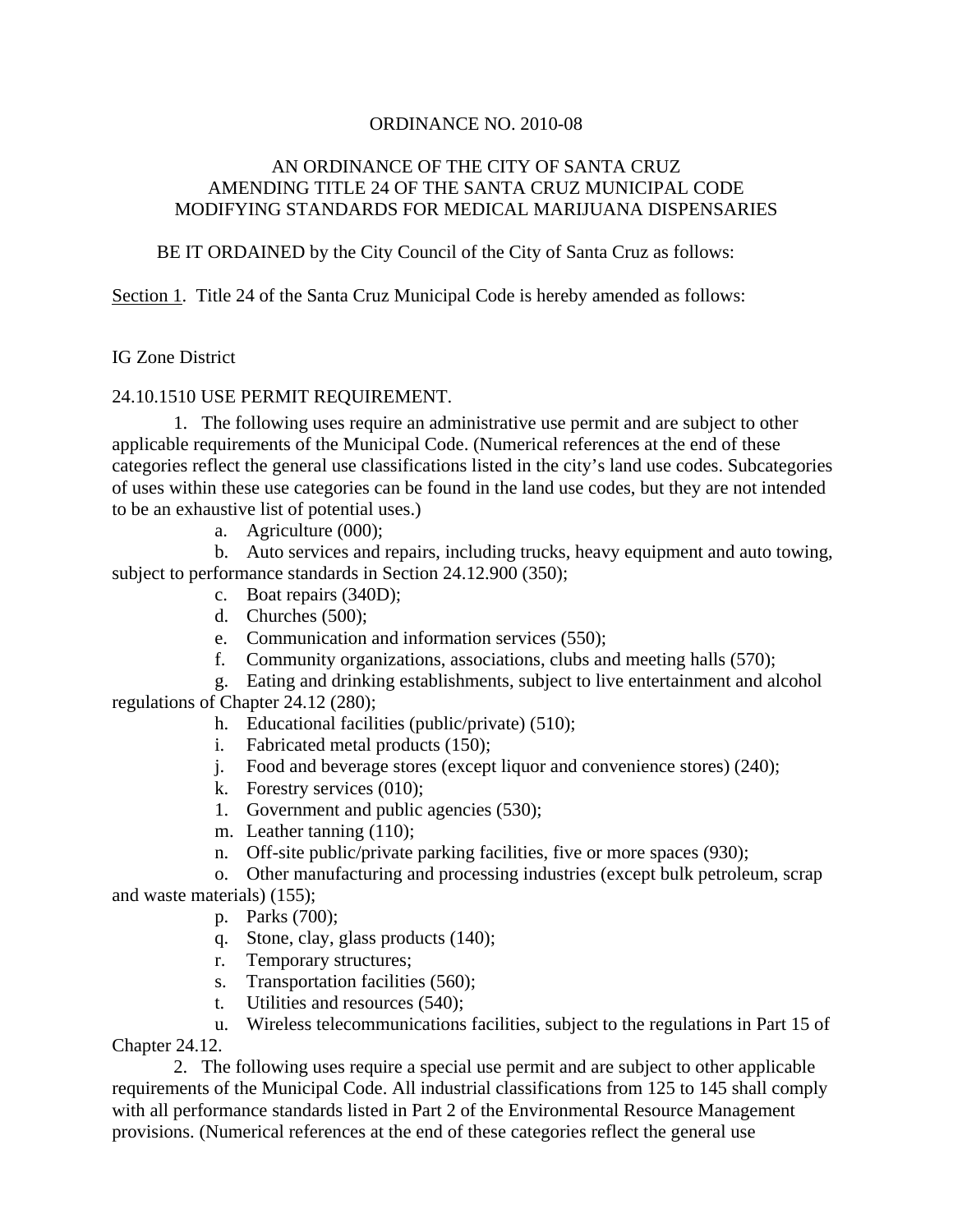classifications listed in the city's land use codes. Subcategories of uses within these use categories can be found in the land use codes, but they are not intended to be an exhaustive list of potential uses.)

a. Building material/garden supply stores (220) with 40,000 square feet or more including indoor floor area and outdoor storage, display, or sales areas. For building materials/garden supply stores of which 50% or more of the square footage will occupy an existing building, this threshold will be 75,000 square feet including indoor floor area and outdoor storage, display, or sales areas so long as vacant, available space in existing buildings in the IG zone exceeds 400,000 square feet. When the vacant, available square footage is less than 400,000 square feet, the 40,000 square foot threshold will apply;

b. Chemicals and allied products, subject to performance standards (130);

- c. Large family daycare;
- d. Group quarters (850);
- e. Multiple dwellings or condominiums subject to R-M district regulations (830,

840);

f. Nightclubs/music halls, subject to live entertainment and alcohol regulations of Chapter 24.12 (630);

g. Paper and allied products subject to performance standards (125);

h. Parks and recreation facilities, subject to alcohol regulations in Part 12 of Chapter 24.12 (720);

i. Primary metals and material subject to performance standards (145);

j. Rubber, plastic, miscellaneous materials and products subject to performance standards (135);

k. Medical marijuana provider association dispensaries, as defined in Section [24.22.539](http://www.codepublishing.com/CA/SantaCruz/html/SantaCruz24/SantaCruz2422.html#24.22.539) and subject to the siting criteria and performance standards in Section [24.12.1300;](http://www.codepublishing.com/CA/SantaCruz/html/SantaCruz24/SantaCruz2412.html#24.12.1300)

l. Single-room occupancy (SRO) housing (860) under the following conditions:

(1) The site is located within one-quarter mile, (1,320 feet), of a grocery store.

(2) The lot size is less than 6,000 square feet.

(3) The SRO is part of a mixed use project, sharing the site and/or building with a use that is allowed under Section [24.10.1505](http://www.codepublishing.com/CA/SantaCruz/html/SantaCruz24/SantaCruz2410.html#24.10.1505), Principal Permitted Uses, is in conformance with Section [24.10.1540.](http://www.codepublishing.com/CA/SantaCruz/html/SantaCruz24/SantaCruz2410.html#24.10.1540)2, and complies with the following requirements:

(a) The SRO development and the mixed use business are under one ownership.

(b) The amount of building space occupied by the non-residential use is either at a minimum equal to the SRO or residential use or the non-residential use occupies the entire ground floor of the development.

(4) Ambient interior noise levels can be mitigated below 45 decibels.

(5) Air quality on and around the site, including odors resulting from adjacent land uses, is not considered a potential health hazard and/or objectionable to residential use.

(Ord. 2005-30 § 12, 2005: Ord. 2005-15 § 14, 2005: Ord. 2004-27 § 12, 2004: Ord. 2004-24 § 1 (part), 2004: Ord. 2002-02 § 1 (part), 2002: Ord. 2000-12 § 4, 2000: Ord. 96-39 § 23, 1996: Ord. 95-04 § 8, 1995: Ord. 93-21 § 10, 1993; Ord. 89-37 § 2, 1989; Ord. 88-26 § 14, 1988; Ord. 87-22 § 8, 1987: Ord. 85-05 § 1 (part), 1985).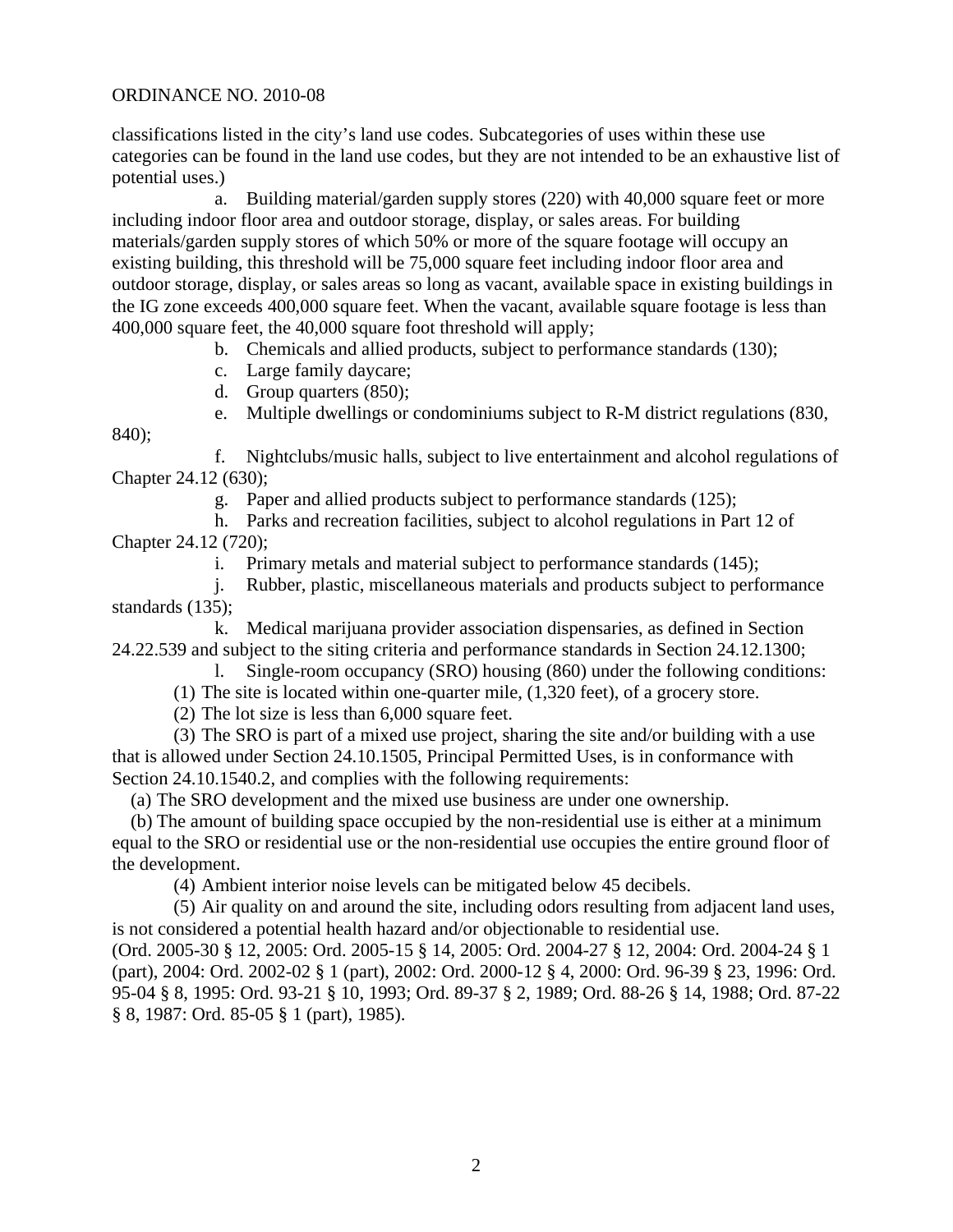## 24.10.1830 USE PERMIT REQUIREMENT.

- 1. The following uses are subject to approval administrative use permit and a design permit:
	- a. Daycare and foster homes for children;
	- b. Eating and drinking establishments;
	- c. Foster family homes;
	- d. Guest ranches;
	- e. Off-street parking facilities accessory and incidental to an adjacent commercial

use;

- f. Temporary structures;
- g. Veterinary hospitals and clinics;
- h. Accessory buildings containing plumbing fixtures subject to the provisions of

Section [24.12.140.](http://www.codepublishing.com/CA/SantaCruz/html/SantaCruz24/SantaCruz2412.html#24.12.140)

2. The following uses are subject to approval of a special use permit and a design permit:

- a. Agricultural processing plant;
- b. Group care homes;
- c. Helipads;
- d. Institutions for children or the aged;
- e. Kennels and riding stables;

f. Off-street parking facilities serving commercial districts within three hundred (300) feet of the site;

g. Outdoor theaters, golf driving ranges, and other similar open-air commercial recreation facilities;

h. Public and private noncommercial recreation areas, buildings and facilities such as parks, country clubs, golf courses, and riding, swimming and tennis clubs;

i. Public and quasi-public buildings and uses including administrative, recreational, educational, religious, cultural, public utility or public service uses; but not including corporation yards, storage or repair yards, and warehouses;

j. Quarters, accommodation, or areas for transient labor, such as labor cabins or labor supply camps;

(Ord. 2000-12 § 5, 2000: Ord. 88-60 § 29, 1988; Ord. 88-26 § 15, 1988: Ord. 85-05 § 1 (part), 1985).

#### 24.22.539 MEDICAL MARIJUANA PROVIDER ASSOCIATION DISPENSARIES.

A nonresidential occupancy that is limited to the cultivation, production, acquisition and dispensing of medical marijuana and further by the siting criteria, performance standards and conditions of approval imposed on each establishment by the zoning board and zoning administrator, pursuant to Sections [24.08.040](http://www.codepublishing.com/CA/SantaCruz/html/SantaCruz24/SantaCruz2408.html#24.08.040) and [24.12.1300](http://www.codepublishing.com/CA/SantaCruz/html/SantaCruz24/SantaCruz2412.html#24.12.1300) of this code. In addition, this use shall not be permitted as an accessory use to any other principal, special, or conditional use nor may it be permitted as a home business within any district of the city. (Ord. 2000-12 § 7, 2000).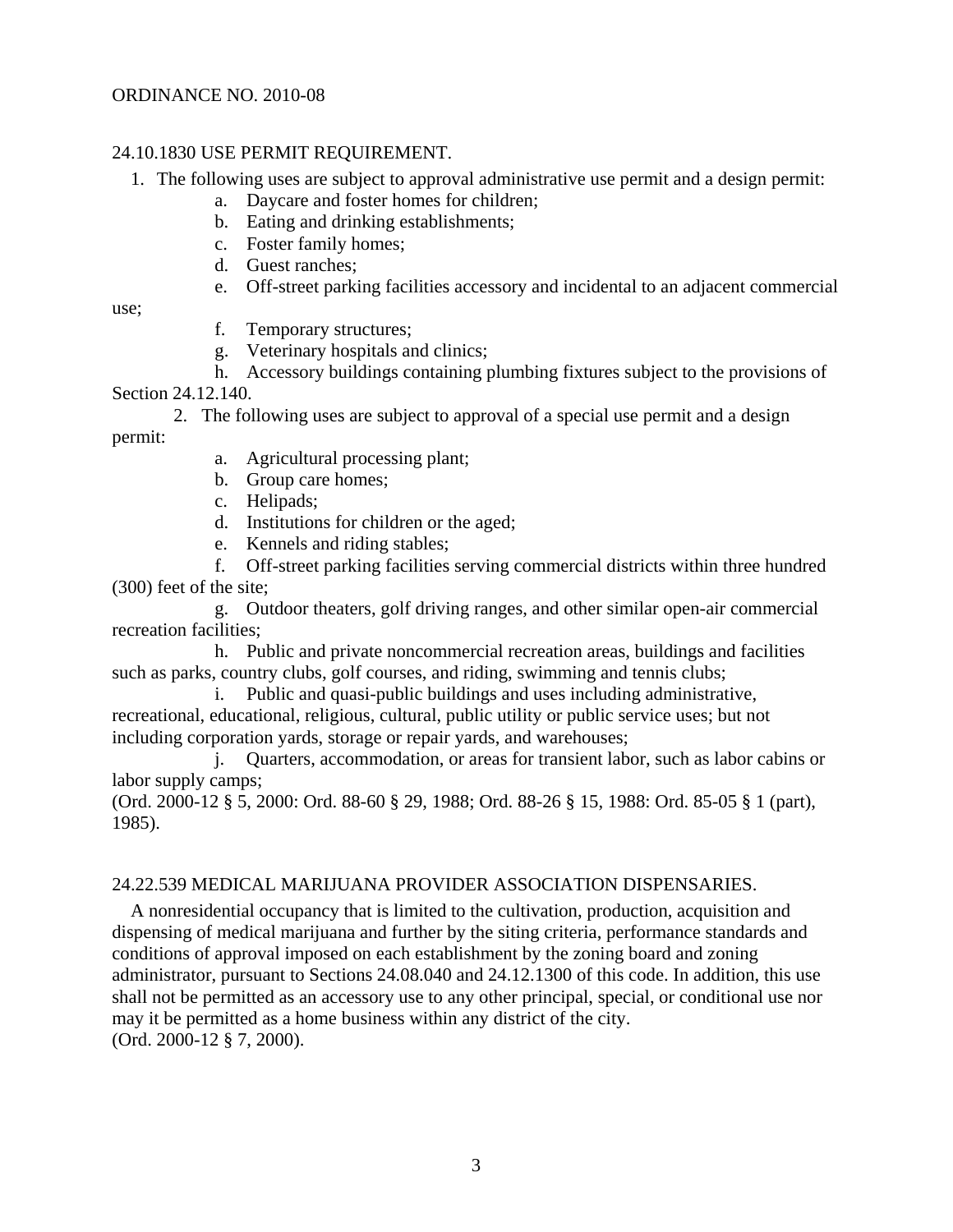## 24.12.1300 SPECIAL USE PERMIT REQUIREMENT FOR MEDICAL MARIJUANA PROVIDER ASSOCIATION DISPENSARIES.

1. Special Use Permit Required. Medical marijuana provider association dispensaries, as defined by Section [24.22.539](http://www.codepublishing.com/CA/SantaCruz/html/SantaCruz24/SantaCruz2422.html#24.22.539), may be allowed in C-C (Community Commercial), C-T (Thoroughfare Commercial) and I-G (General Industrial) districts, provided that they meet the siting criteria and performance standards described below and are so authorized pursuant to the procedures described in Section [24.08.040](http://www.codepublishing.com/CA/SantaCruz/html/SantaCruz24/SantaCruz2408.html#24.08.040) for a special use permit. Special use permits shall be limited to no more than two dispensaries operating within the City of Santa Cruz and shall include the following conditions and operating procedures, in addition to the other requirements set forth in Sections [24.10.700](http://www.codepublishing.com/CA/SantaCruz/html/SantaCruz24/SantaCruz2410.html#24.10.700) through [24.10.750](http://www.codepublishing.com/CA/SantaCruz/html/SantaCruz24/SantaCruz2410.html#24.10.750) (for C-C Districts), [24.10.900](http://www.codepublishing.com/CA/SantaCruz/html/SantaCruz24/SantaCruz2410.html#24.10.900) through [24.10.950](http://www.codepublishing.com/CA/SantaCruz/html/SantaCruz24/SantaCruz2410.html#24.10.950) (for C-T Districts), and [24.10.1500](http://www.codepublishing.com/CA/SantaCruz/html/SantaCruz24/SantaCruz2410.html#24.10.1500) through [24.10.1540](http://www.codepublishing.com/CA/SantaCruz/html/SantaCruz24/SantaCruz2410.html#24.10.1540) (for I.G. Districts).

2. Siting Criteria. Applicants for a special use permit for a medical marijuana provider association dispensary must meet the following siting criteria prior to city consideration of a special use permit application:

a. The proposed location shall lie within a Community Commercial (C-C), Thoroughfare Commercial (C-T), or General Industrial (I-G) District.

b. If the proposed location is located within fifty feet of any legal dwelling unit or other residential use, the applicant shall be required to demonstrate to the zoning board that the use would not create an intensity of use that is incompatible with the nearby residential use and that the association would employ security measures that would insure that the use would not adversely affect the security and safety of the residential uses.

c. The proposed location shall not be located within six hundred feet of any residential zone district, any other medical marijuana provider association dispensary establishment, any public or private educational establishment serving persons under the age of 18 years, a public park with a children's playground, an alcohol or other drug abuse recovery or treatment facility, or any community care residential facility providing mental health/social rehabilitation services. For the purpose of this subsection, the six-hundred-foot distance requirement shall be measured from the periphery of the property boundary of such establishments. With respect to a public park with children's playground, the six-hundred-foot distance shall be measured from the periphery of the playground area.

d. The planning commission or the city council on appeal, may grant an exception to the six-hundred-foot distance requirement between the medical marijuana provider association dispensary and the above-referenced uses, except in the case of proximity to public educational uses, only if findings are made that the general public benefit that could be served by the issuance of the special use permit would outweigh concerns regarding intensity of use, land use compatibility and public health and safety. The burden of proof is on the Applicant to demonstrate that the overall effect would be positive.

3. Performance Standards. Medical marijuana provider association dispensaries, once permitted, shall meet the following operating procedures and performance standards for the duration of the use:

a. The association shall meet all the operating criteria for the cultivation, production, acquisition and dispensing of medical marijuana as may be required of the Santa Cruz city council and police department, including security concerns, and/or the county health department or their designee.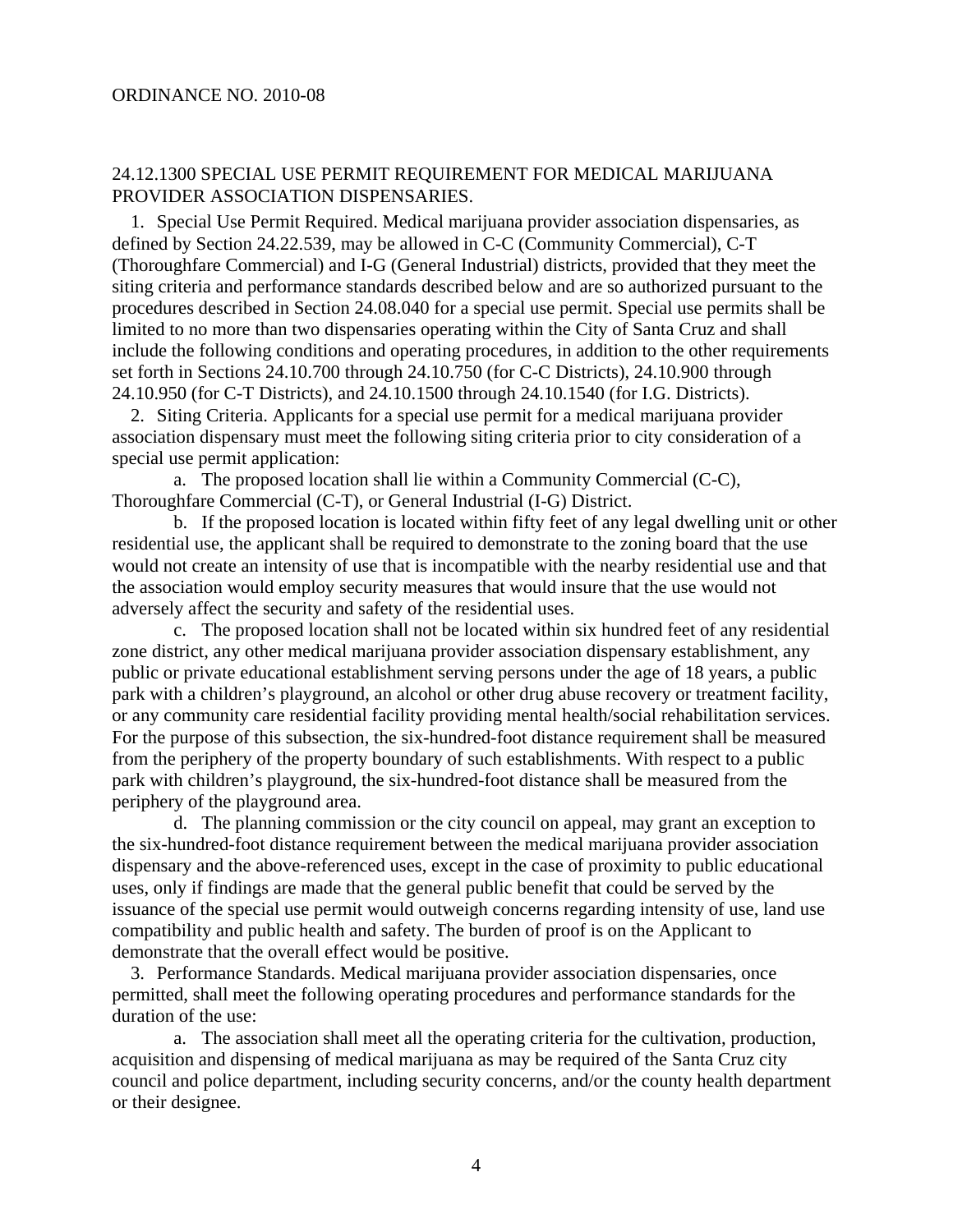b. The association shall meet all the operating criteria for the cultivation, production, acquisition and dispensing of medical marijuana as required by the city council's administrative guidelines for the operation of medical marijuana dispensaries and gardens adopted pursuant to Ordinance 2000-06. (See Chapter 6.90, Personal Medical Marijuana Use.)

c. Dispensaries may possess no more dried marijuana or plants per qualified member patient or caregiver than permitted in strict accordance with State Law. The area within the dispensary used for cultivation of marijuana shall be limited to no more than 3,000 square feet of ADA complaint floor area.

d. No product shall be smoked, ingested or otherwise consumed on the premises.

e. The hours of operation shall be limited to no more than 7:00 AM to 7:00 PM, Monday through Friday if located within fifty feet of a residential use, and shall be limited to no more than 7:00 AM to 7:00 PM Monday through Saturday if located at a distance greater than fifty feet from a residential use.

f. Parking shall be provided according to the standard for retail pharmacy use as set forth in Section [24.12.240\(](http://www.codepublishing.com/CA/SantaCruz/html/SantaCruz24/SantaCruz2412.html#24.12.240)aa). In addition to that requirement, whenever feasible, a passenger drop-off and pick-up parking zone shall be provided on the premises or immediately adjacent to the site. In no case shall double-parking by clients, caretakers, visitors or delivery vehicles be permitted.

g. The association shall prohibit loitering by persons outside the establishment, either on the premises or within fifty feet of the premises.

h. The association shall provide litter removal services each day of operation on and in front of the premises and, if necessary, on public sidewalks within fifty feet of the premises.

i. The association shall provide adequate security on the premises, including lighting and alarms, to insure the safety of persons and to protect the premises from theft.

j. Exterior lighting of the parking area shall be kept at a sufficient intensity so as to provide adequate lighting for patrons, while not disturbing surrounding residential or commercial areas.

k. Signage for the establishment shall be limited to one wall sign not to exceed twenty square feet in area, and one identifying sign not to exceed two square feet in area; such signs shall not be directly illuminated.

l. The association shall provide the zoning administrator, the chief of police and all neighbors located within fifty feet of the establishment with the name, phone number and facsimile number of an on-site community relations staff person to whom one can provide notice if there are operating problems associated with the establishment. The association shall make every good faith effort to encourage neighbors to call this person to try to solve operating problems, if any, before any calls or complaints are made to the police department or the zoning administrator.

m. The association shall post a copy of the conditions of approval for the special use permit on the premises in a place where it may be readily viewed by any member of the general public.

n. The association shall meet any specific additional operating procedures and measures as may be imposed as conditions of approval by the zoning board or zoning administrator at the time of issuance of the special use permit in order to insure that the association will be a good neighbor.

o. In addition to the required application materials, the association shall submit an operations manual to describe the operation of the facility in conformance with these performance standards and Chapter 6.90, Personal Medical Marijuana Use.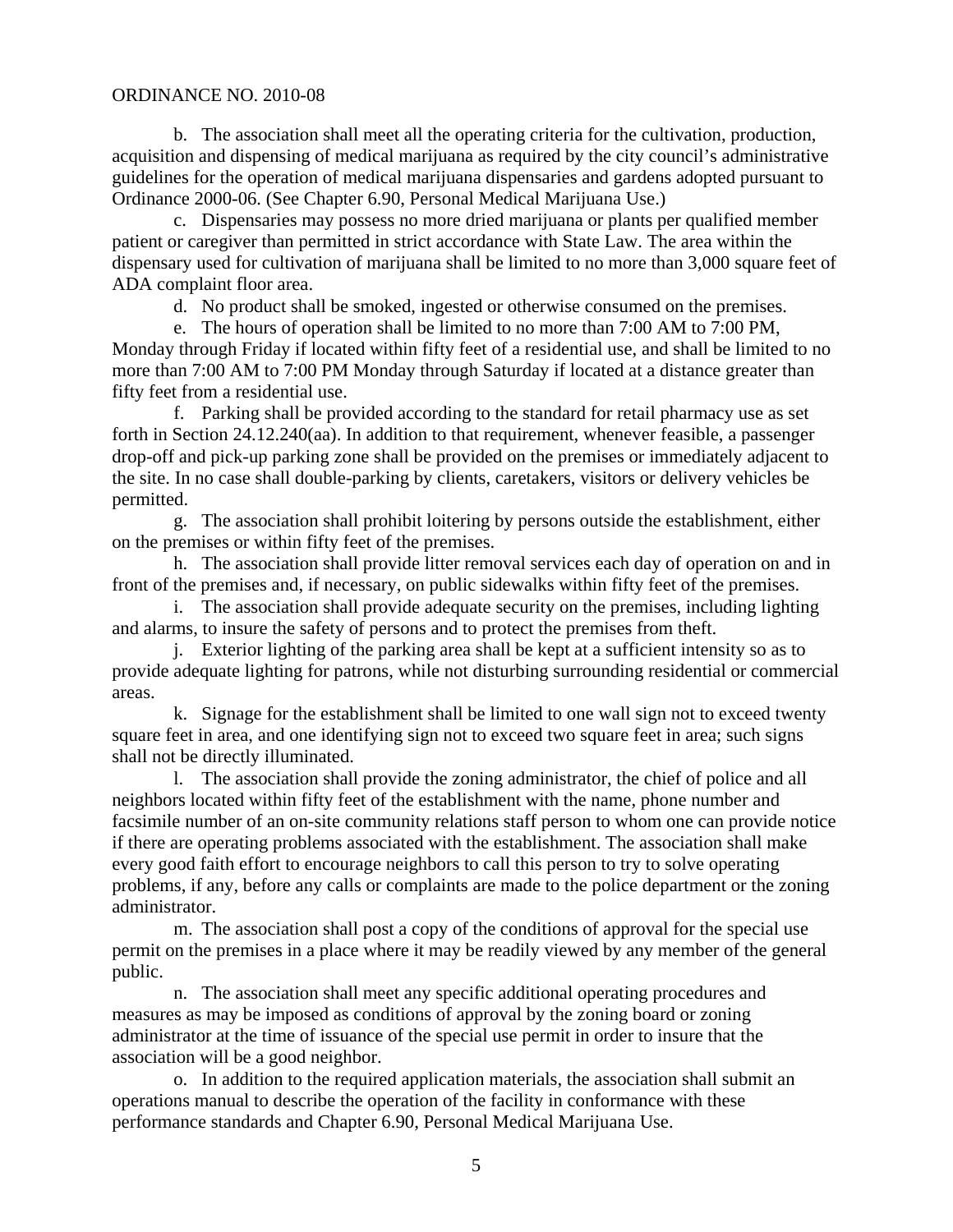p. To offset power consumption, the association shall install solar panels to provide as much power as possible for the indoor cultivation of medical marijuana.

q. No association shall operate for profit. Cash and in-kind contributions, reimbursements, and reasonable compensation provided by members towards the associations actual expenses for the growth, cultivation, and provision of medical marijuana shall be allowed provided that they are in strict compliance with State Law. All such cash and in-kind amounts and items shall be fully documented and a report of such shall be submitted to the City in accordance with Section 6.90 of the Municipal Code.

4. Findings. In approving a special use permit, it shall be determined by the hearing body that all of the following apply:

a. The proposed use complies with all of the mandatory requirements of this section and other applicable sections of this code and applicable policies of the General Plan;

b. The proposed use will not adversely affect the health, safety or welfare of area residents or businesses, or uses, or will not result in an undue concentration in any one neighborhood or district and will not be located within proximity of an incompatible use, such as a children's school, day care facility or children's' play area;

c. The operational characteristics of the proposed use, such as hours of operation, noise, odor, amount and location of parking, signage, loitering and litter, will not have a negative impact upon the surrounding area;

d. The proposed use is compatible with the sizes and types of other neighboring uses in the surrounding area, particularly those used primarily by persons under the age of 18;

e. The proposed use is not located in what has been determined by the Santa Cruz police department to be a high-crime area, where a disproportionate number of police service calls occur, or where there is currently parking congestion; and

f. The proposed use, as a nonresidential occupancy, shall meet all the building code requirements for such occupancy and, if proposing to locate in a legal dwelling unit, shall comply with all local standards, requirements and provisions for converting dwelling units to nonresidential use.

5. Conditions. The planning commission, or city council on appeal, may deny any application which is inconsistent with the above-noted findings, or may impose any additional conditions on the applicant or proposed location reasonably related thereto, or to the health, safety or welfare of the community, in addition to the specific requirements set forth in Section [24.12.1300.](http://www.codepublishing.com/CA/SantaCruz/html/SantaCruz24/SantaCruz2412.html#24.12.1300)

6. Violations and Abatement. The zoning administrator may issue a cease and desist order or "stop order" for all activities subject to this special use permit for any establishment deemed by the zoning administrator to be in violation of any condition of approval of the special use permit or to otherwise constitute a public nuisance. The stop order shall be in effect immediately, pursuant to the procedures of Section [24.04.221.](http://www.codepublishing.com/CA/SantaCruz/html/SantaCruz24/SantaCruz2404.html#24.04.221) Upon issuance of the stop order, the zoning administrator shall schedule a public hearing to consider the revocation of the special use permit pursuant to Section [24.04.225.](http://www.codepublishing.com/CA/SantaCruz/html/SantaCruz24/SantaCruz2404.html#24.04.225)

(Ord. 2000-12 § 6, 2000).